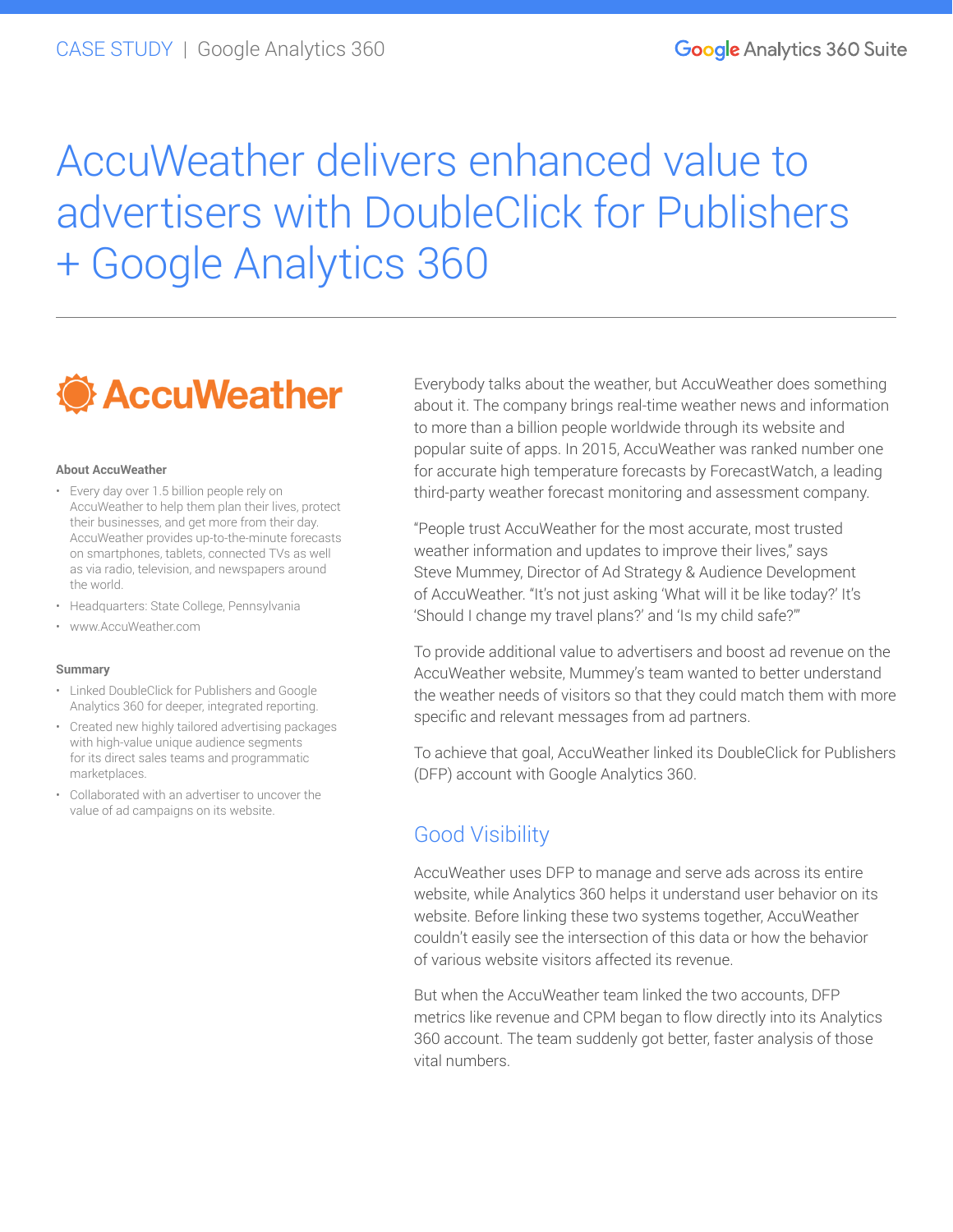*"The integration of DoubleClick for Publishers and Analytics 360 gives AccuWeather real-time visibility to the next level of campaign performance insights and is helping us make better advertising decisions. We're now creating new behavior-based ad products that are being very well received by our advertisers."*

*—Steve Mummey Director of Ad Strategy & Audience Development, AccuWeather*

"We started by looking at user analytics per page and per session," says Mummey. "Our users have routines: some always come to the [AccuWeather.com](http://www.AccuWeather.com) home page, others look at their hourly forecast for today and then check the forecast for tomorrow. Once we could tie revenue to those varying routines, we saw some very enlightening results to help our clients and ad partners."

"We learned that some of the pages that had higher values by themselves were either one-page sessions or exit pages. We weren't maximizing revenue from those sessions. But we also noticed that certain routines had a much higher value overall, even though the individual pages or behaviors were worth less."

## Creating Unique Advertising Opportunities

AccuWeather found that integrating DFP and Analytics 360 gave its team unique insight into the value of certain audience segments for different advertiser verticals. For example when reviewing its combined reporting on a country-level basis, AccuWeather saw that on average revenue per 1,000 sessions rose by 45% when two new companies began advertising on **AccuWeather.com**. This revenue increase was driven by users who were actively in-market to travel and were looking at weather in "exotic" locations such as Turks & Caicos and Barbados.

With insights like these, the team has been able to create highly tailored advertising packages with high-value unique audience segments that sales teams can sell directly or through programmatic marketplaces like DoubleClick Ad Exchange.



## Customizing to Advertiser Goals

The integration between DFP and Analytics 360 is helping AccuWeather advertisers in other ways. For instance, one of its advertisers, a healthrelated consumer product, wanted to survey users who had seen its ads on AccuWeather's website. AccuWeather used Analytics 360 data to build a custom audience, blending those who had been exposed to that company's ads on its website with location data to reach the right users.